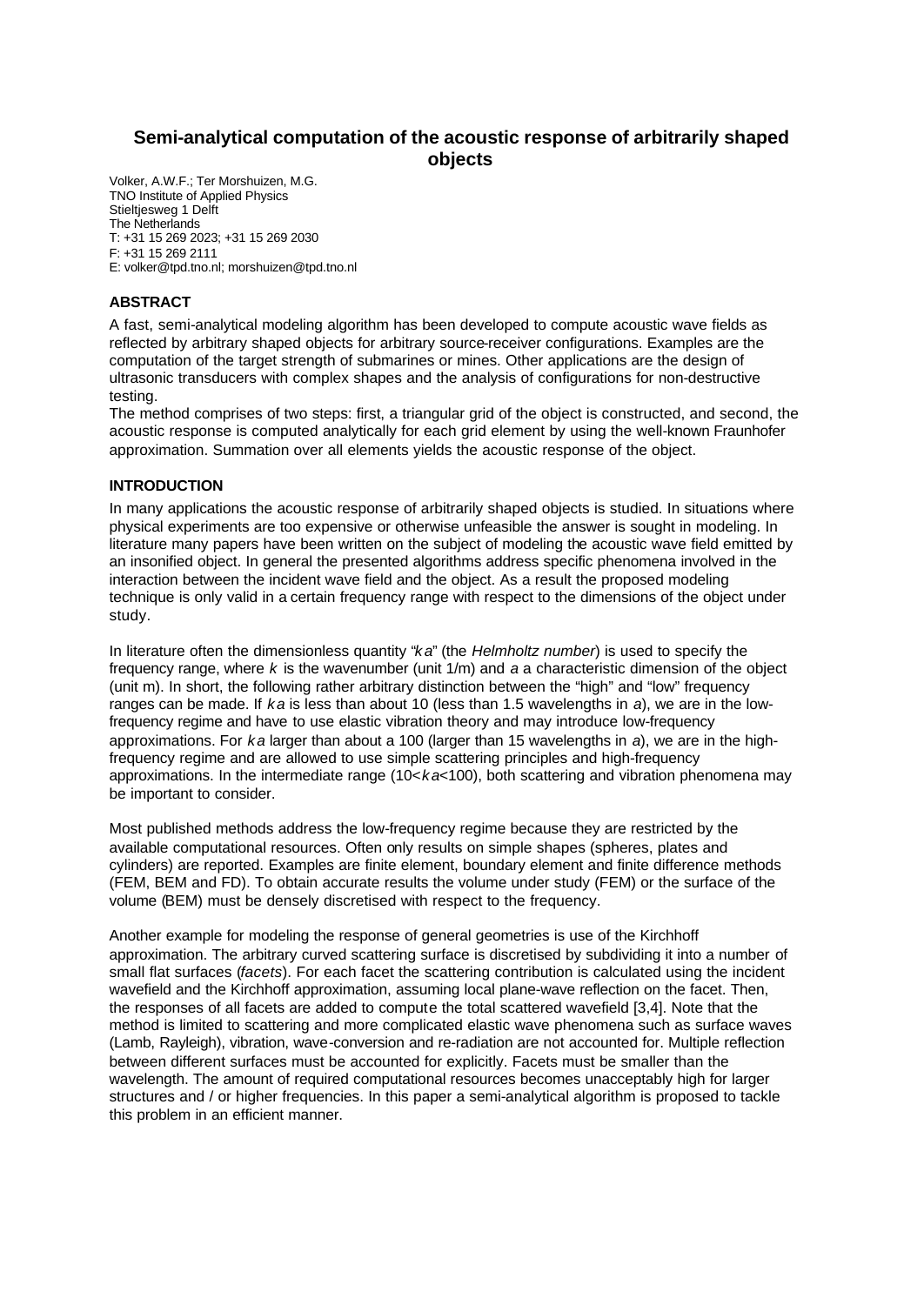### **MODELING APPROACH**

Consider an arbitrary shaped object (see figure #) in a background medium. It is our objective to compute the reflected wave field due to this object for an arbitrary source-detector configuration. In principle, the reflected wave field can be computed by (ref Berkhout 1984):

$$
P(\mathbf{r}_d, \mathbf{r}_s, \mathbf{w}) = \iint W(\mathbf{r}_d, \mathbf{r}', \mathbf{w}) R(\mathbf{r}', \mathbf{r}) W(\mathbf{r}, \mathbf{r}_s, \mathbf{w}) S(\mathbf{r}_s, \mathbf{w}) d\mathbf{r}' d\mathbf{r},
$$
\n(1)

where  $S(\mathbf{r}_s, \mathbf{w})$  is the source wavelet at position  $\mathbf{r}_s = (x_s, y_s, z_s)$ , the operators  $W(\mathbf{r}, \mathbf{r}_s, \mathbf{w})$  and

 $W(\mathbf{r}_d, \mathbf{r}', \mathbf{w})$  describe wave propagation through the medium. The operator  $\ R(\mathbf{r}',\mathbf{r})$  describes full angle dependent reflectivity in the space frequency domain. The reflected wave field is detected at  $\mathbf{r}_d = (x_d, y_d, z_d)$  and denoted as  $P(\mathbf{r}_d, \mathbf{r}_s, \mathbf{w})$ .

In order to simplify our task, we will assume a locally reacting reflector, i.e., no angle dependent reflectivity. In that case equation (1) simplifies to:

$$
P(\mathbf{r}_d, \mathbf{r}_s, \mathbf{w}) = \int W(\mathbf{r}_d, \mathbf{r}, \mathbf{w}) R(\mathbf{r}) W(\mathbf{r}, \mathbf{r}_s, \mathbf{w}) S(\mathbf{r}_s, \mathbf{w}) d\mathbf{r}.
$$
 (2)

Assuming a homogeneous background medium, the propagation operators can be approximated by assuming  $kr \gg 1$ , where *k* is the wavenumber:

$$
W(\mathbf{r}, \mathbf{r}_s, \mathbf{w}) \approx \frac{jk}{2p} \frac{\cos \mathbf{j} \cdot s}{r_s} e^{-jkr_s},
$$

and

$$
W(\mathbf{r}_r, \mathbf{r}, \mathbf{w}) \approx \frac{jk}{2p} \frac{\cos \mathbf{j}_r}{r_r} e^{-jkr_r},
$$

where

$$
r_s = \sqrt{(x - x_s)^2 + (y - y_s)^2 + (z - z_s)^2},
$$
\n(5)

and

$$
r_r = \sqrt{(x_r - x)^2 + (y_r - y)^2 + (z_r - z)^2}
$$
 (6)

The angles  $\varphi_s$  and  $\varphi_r$  are the emerge angles at the source and the reflection point at the object.

A mesh grid will be used to describe the shape of the object. Each mesh element describes a small part of the object. Each mesh element defines an arbitrary dipping plane, which closely matches the local curvature of the object. In general, a dipping plane can be describe by:

$$
z = a(x - x_c) + b(y - y_c) + z_c.
$$
\n
$$
(7)
$$

This plane is centered around the point  $(x_c,y_c,z_c)$ . The dip of the plane is determined by the parameters *a* and *b* in the x- and y-direction respectively. Substitution of equation (7) in equation (5) and (6) yields:

$$
r_s = \sqrt{(x - x_s)^2 + (y - y_s)^2 + (a(x - xc) + b(y - y_c) + z_c - z_s)^2}
$$
 (8)

and

$$
r_r = \sqrt{(x_r - x)^2 + (y_r - y)^2 + (z_r - a(x - x_c) - b(y - y_c) - z_c)^2}
$$
 (9)

It is assumed that the dimensions of the mesh element are sufficiently small compared to the distance to the source and detector so the distances *rs* and *r<sup>r</sup>* can be linearised around the center

 ${\bf r}_c = (x_c, y_c, z_c)$ . The distance of the source and receiver to the center of the mesh element is given by:

$$
r_{sc} = \sqrt{(x_c - x_s)^2 + (y_c - y_s)^2 + (z_c - z_s)^2}
$$
 (10)

and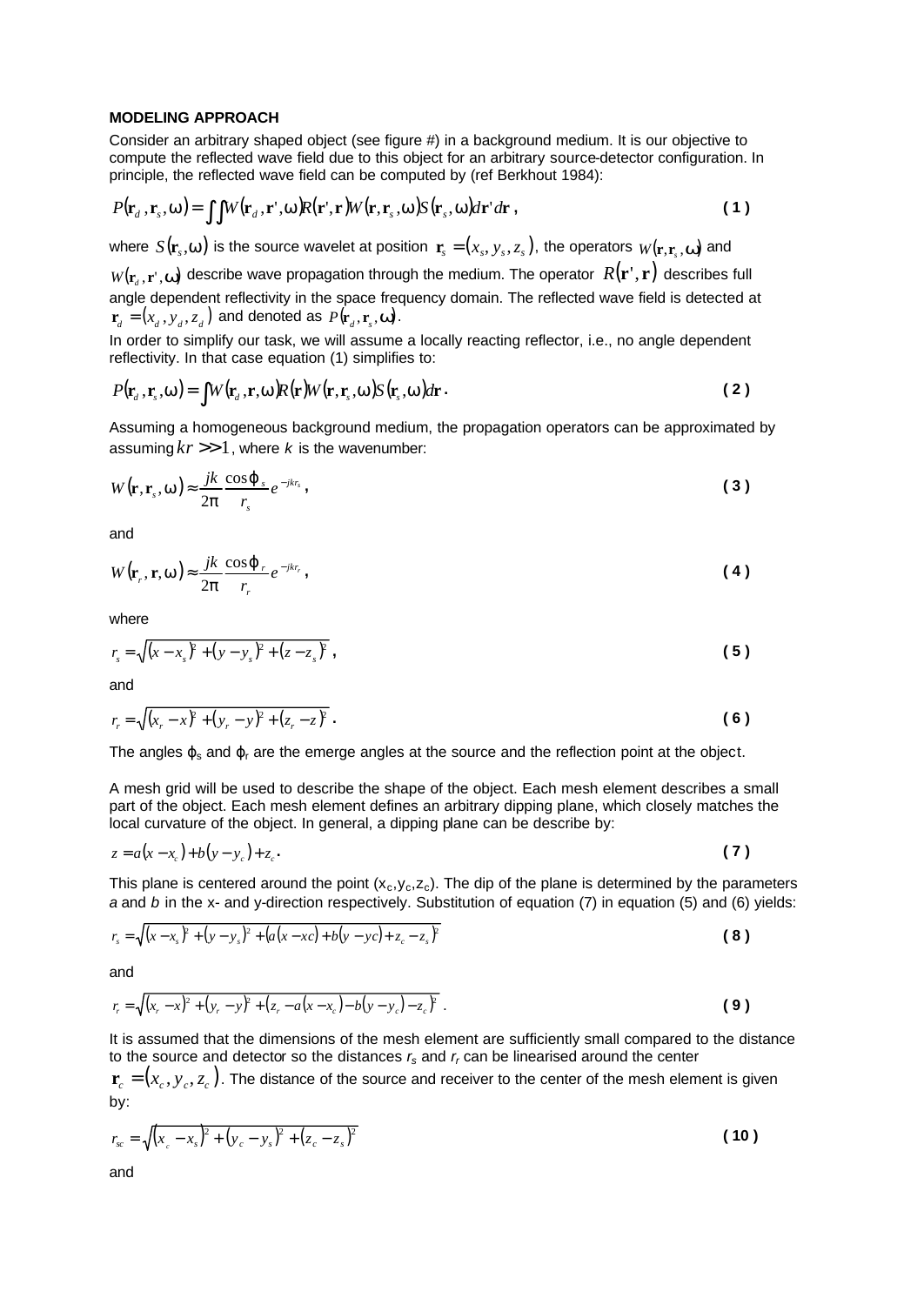$$
r_{cr} = \sqrt{(x_r - x_c)^2 + (y_r - y_c)^2 + (z_r - z_c)^2} \ .
$$
 (11)

Since the distances  $r_s$  and  $r_r$  are large with respect to the dimensions of the mesh element, we can linearise these distances around the centre of the mesh element. The Taylor expansions of sourcemesh element distance and the mesh element -receiver distance are given by the following equations:

$$
r_{s} \approx r_{sc} + \frac{\partial r_{s}}{\partial x}\bigg|_{r_{c}}(x - x_{c}) + \frac{\partial r_{s}}{\partial y}\bigg|_{r_{c}}(y - y_{c}) = r_{sc} + \frac{x_{c} - x_{s} + a(z_{c} - z_{s})}{r_{sc}}(x - x_{c}) + \frac{y_{c} - y_{s} + b(z_{c} - z_{s})}{r_{sc}}(y - y_{c})
$$
 (12)

and

$$
r_r \approx r_{cr} + \frac{\partial r_r}{\partial x}\bigg|_{\mathbf{r}_c} (x - x_c) + \frac{\partial r_r}{\partial y}\bigg|_{\mathbf{r}_c} (y - y_c) = r_{cr} - \frac{x_r - x_c + a(z_r - z_c)}{r_{cr}} (x - x_c) - \frac{y_r - y_c + b(z_r - z_c)}{r_{cr}} (y - y_c) \,.
$$
 (13)

The factors a and b are related to the dip-angle of the scattering plane by the following equations:

$$
a = \tan a \tag{14}
$$

and

$$
b = \tan b \tag{15}
$$

We will now define the following angles:

 $\ddot{\phantom{a}}$ 

$$
\sin \mathbf{j}_{sc} \cos \mathbf{y}_{sc} = \frac{x_c - x_s}{r_{sc}},\tag{16}
$$

$$
\sin \mathbf{j}_{\rm sc} \sin \mathbf{y}_{\rm sc} = \frac{y_c - y_s}{r_{\rm sc}},\tag{17}
$$

$$
\sin \mathbf{j}_{cr} \cos \mathbf{y}_{cr} = \frac{x_c - x_r}{r_{cr}},\tag{18}
$$

$$
\sin \mathbf{j}_{cr} \sin \mathbf{y}_{cr} = \frac{y_c - y_r}{r_{cr}}.
$$
 (19)

Hence substitution in equations (9) and (10) yields:

$$
r_{s} \approx r_{sc} + (\sin \mathbf{j}_{sc} \cos \mathbf{y}_{sc} \cos \mathbf{a} + \cos \mathbf{j}_{sc} \sin \mathbf{a}) \frac{(x - x_{c})}{\cos \mathbf{a}}
$$
  
+ 
$$
(\sin \mathbf{j}_{sc} \sin \mathbf{y}_{sc} \cos \mathbf{b} + \cos \mathbf{j}_{sc} \sin \mathbf{b}) \frac{(y - y_{c})}{\cos \mathbf{b}}
$$
 (20)

and

$$
r_r \approx r_{cr} + (\sin \mathbf{j} \, \frac{\partial}{\partial r} \cos \mathbf{y} \, \frac{\partial}{\partial r} \cos \mathbf{a} + \cos \mathbf{j} \, \frac{\partial}{\partial r} \sin \mathbf{a}) \frac{(x - x_c)}{\cos \mathbf{a}}
$$
  
+ (\sin \mathbf{j} \, \frac{\partial}{\partial r} \sin \mathbf{y} \, \frac{\partial}{\partial r} \cos \mathbf{b} + \cos \mathbf{j} \, \frac{\partial}{\partial r} \sin \mathbf{b}) \frac{(y - y\_c)}{\cos \mathbf{b}} (21)

These approximations will be used in order to simplify the integral in equation (2):

$$
P(\vec{r}_r, \vec{r}_s) = \frac{k^2}{4\vec{p}^2} \frac{\cos \vec{J}_{sc} \cos \vec{J}_{cr}}{r_{sc}} e^{-jk(r_{sc} + r_{cr})} \iint R(x, y, z) e^{-j(k_{x,sc} + k_{x,cr}) \frac{(x - x_c)}{\cos a}} e^{-j(k_{y,sc} + k_{y,cr}) \frac{(y - y_c)}{\cos b}} dx dy,
$$
 (22)

where 
$$
k_{x,\text{sc}} = k(\sin j_{\text{sc}} \cos y_{\text{sc}} \cos a + \cos j_{\text{sc}} \sin a),
$$
  
\n $k_{y,\text{sc}} = k(\sin j_{\text{sc}} \sin y_{\text{sc}} \cos b + \cos j_{\text{sc}} \sin b),$   
\n $k_{y,\text{cr}} = k(\sin j_{\text{cr}} \cos y_{\text{cr}} \cos a + \cos j_{\text{cr}} \sin a)$   
\nand  $k_{y,\text{cr}} = k(\sin j_{\text{cr}} \sin y_{\text{cr}} \cos b + \cos j_{\text{cr}} \sin b).$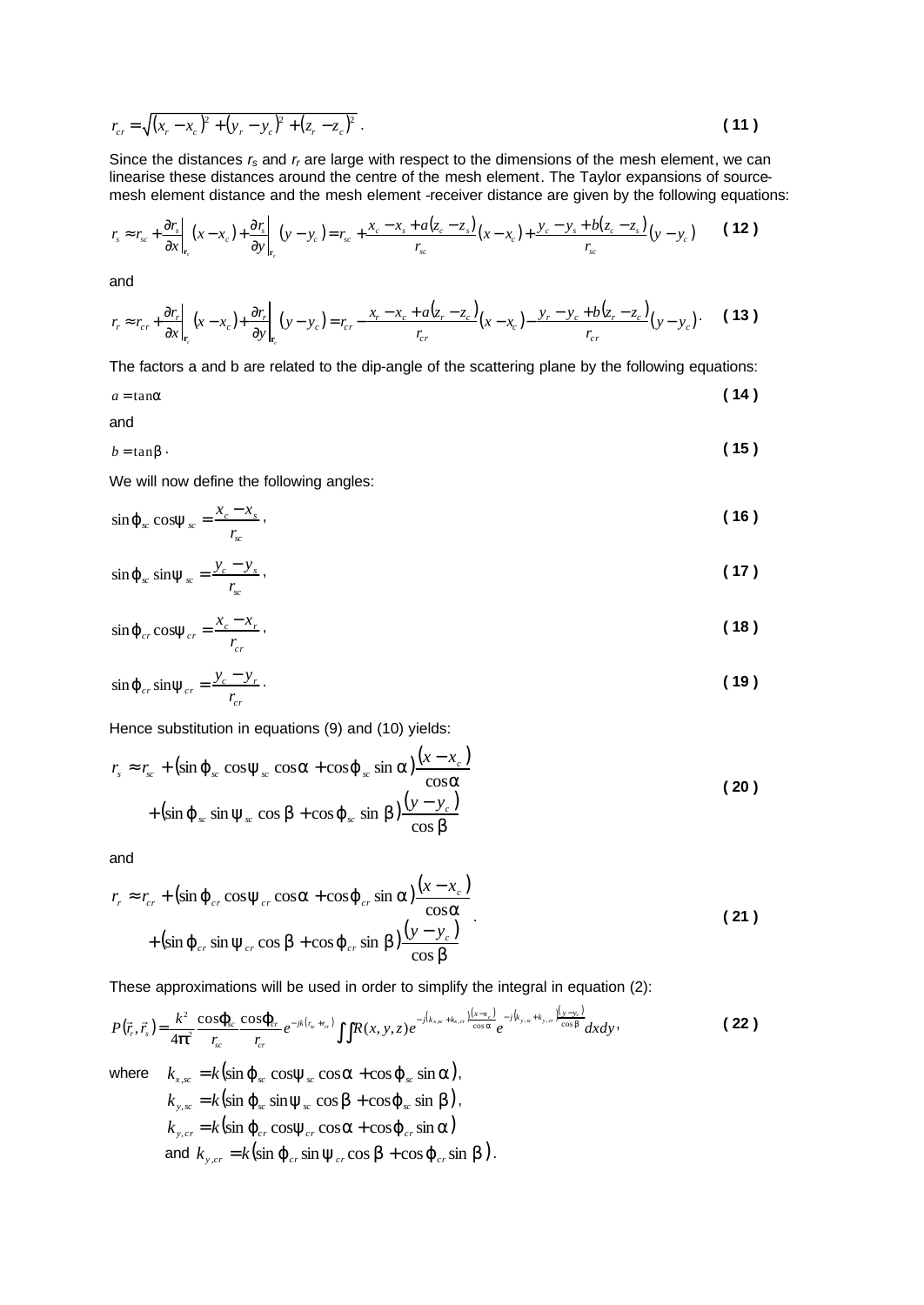Note that these approximations are only used in the phase terms. The amplitude terms require a lower degree of accuracy. In conclusion the acoustical can be obtained by a Fourier transformation of the object. This approximation is known as the Fraunhofer approximation.

The boundaries of the integration define the shape of the mesh element. In the next section, equation (22) will be evaluated for a triangular shaped mesh element.

## **REFLECTION RESPONSE FOR A SINGLE TRIANGLE**

The triangle is a commonly used shape in the grid representation of an object. Therefore we will compute the response of a triangle analytically. In order to simplify the integral we assume that one of the corners of the triangle equals 90°. Note that this is no limitation of the method since each triangle can be decomposed in two right-angled triangles. We have to distinguish between two types of rightangled triangles, the ones with right angle on the right-hand side (Figure 1a) and the ones with the right angle on the left-hand side. The slope can either be positive or negative. This effects the integration boundaries, since the base of the triangle remains at  $y = 0$ . The integration boundaries of the y-coordinate have to be interchanges. Apart from an additional minus-sign, the response is the same.

The following integral has to be evaluated for a right-angled triangle (situation in Figure 1a):



**Figure 1.** *Schematic representation of integration boundary for the different types of triangles.*

For the situation Figure 1b the integral reads:

$$
P(\vec{r}_r, \vec{r}_s) = \frac{k^2}{4p^2} R \frac{\cos j_{sc}}{r_{sc}} \frac{\cos j_{cr}}{r_{cr}} e^{-jk(r_{sc} + r_{cr})} \int_{x_c - x_m}^{x_c + x_m} \int_0^{y_c - c(x_m)} e^{-j(k_{x,sc} + k_{x,cr})} \frac{(x - x_c)}{\cos a} e^{-j(k_{y,sc} + k_{y,cr})} \frac{(y - y_c)}{\cos b} dxdy.
$$
 (24)

The solution of equation (24) will be more or less the same as of equation (23) apart from some minor details. We will only discuss the solution of the integral for equation (23). The integration over the ycoordinate is carried out first:

$$
P(\vec{r}_r, \vec{r}_s) = \frac{k^2}{4p^2} R \frac{\cos j_{sc} \cos j_{cr}}{r_{sc}} \frac{r_{cr}}{r_{cc}} + \sum_{r_{c} \text{cos} \atop \cos n} \left( \frac{r_{c} \sin n_{sc} \sin n_{sc} \sin n_{sc} \sin n_{sc} \sin n_{sc} \sin n_{sc} \sin n_{sc} \sin n_{sc} \sin n_{sc} \sin n_{sc} \sin n_{sc} \sin n_{sc} \sin n_{sc} \sin n_{sc} \sin n_{sc} \sin n_{sc} \sin n_{sc} \sin n_{sc} \sin n_{sc} \sin n_{sc} \sin n_{sc} \sin n_{sc} \sin n_{sc} \sin n_{sc} \sin n_{sc} \sin n_{sc} \sin n_{sc} \sin n_{sc} \sin n_{sc} \sin n_{sc} \sin n_{sc} \sin n_{sc} \sin n_{sc} \sin n_{sc} \sin n_{sc} \sin n_{sc} \sin n_{sc} \sin n_{sc} \sin n_{sc} \sin n_{sc} \sin n_{sc} \sin n_{sc} \sin n_{sc} \sin n_{sc} \sin n_{sc} \sin n_{sc} \sin n_{sc} \sin n_{sc} \sin n_{sc} \sin n_{sc} \sin n_{sc} \sin n_{sc} \sin n_{sc} \sin n_{sc} \sin n_{sc} \sin n_{sc} \sin n_{sc} \sin n_{sc} \sin n_{sc} \sin n_{sc} \sin n_{sc} \sin n_{sc} \sin n_{sc} \sin n_{sc} \sin n_{sc} \sin n_{sc} \sin n_{sc} \sin n_{sc} \sin n_{sc} \sin n_{sc} \sin n_{sc} \sin n_{sc} \sin n_{sc} \sin n_{sc} \sin n_{sc} \sin n_{sc} \sin n_{sc} \sin n_{sc} \sin n_{sc} \sin n_{sc} \sin n_{sc} \sin n_{sc} \sin n_{sc} \sin n_{sc} \sin n_{sc} \sin n_{sc} \sin n_{sc} \sin n_{sc} \sin n_{sc} \sin n_{sc} \sin n_{sc} \sin n_{sc} \sin n_{sc} \sin n_{sc} \sin n_{sc} \sin n_{sc} \sin n_{sc} \sin n_{sc} \sin n_{sc} \sin n_{sc} \sin n_{sc} \sin n_{sc} \sin n_{sc} \sin n_{sc} \sin n_{sc} \sin n_{sc} \sin n_{sc} \sin n_{sc} \sin n_{sc} \sin n_{sc} \sin n_{sc} \sin n_{
$$

The remaining integral only depends on the x-coordinate. Integration over the x-coordinate yields the response of a single right-angled triangle:

$$
P(\vec{r}_r, \vec{r}_s) = \frac{k^2}{4p^2} R \frac{\cos j_{sc} \cos j_{cr}}{r_{sc}} e^{-jk(r_{sc} + r_{cr})} \left(\frac{1}{k_{yx} + k_{yx}}\right)
$$
  

$$
\left\{\frac{2\sin\left(\frac{k_{xx} + k_{scr}}{2\cos\theta} + c \frac{k_{yx} + k_{yx}}{\cos\theta}\right) r_{m}}{r_{sc} + k_{xx} + c \frac{k_{yx} + k_{yx}}{\cos\theta}}\right\} e^{-j\left(\frac{k_{yx} + k_{yx}}{\cos\theta}\right)} e^{-j\left(\frac{k_{yx} + k_{yx}}{\cos\theta}\right)} e^{-j\left(\frac{k_{yx} + k_{xy}}{\cos\theta}\right)} e^{-j\left(\frac{k_{yx} + k_{xy}}{\cos\theta}\right)} e^{-j\left(\frac{k_{yx} + k_{xy}}{\cos\theta}\right)}.
$$
 (26)

This equation can be rewritten as: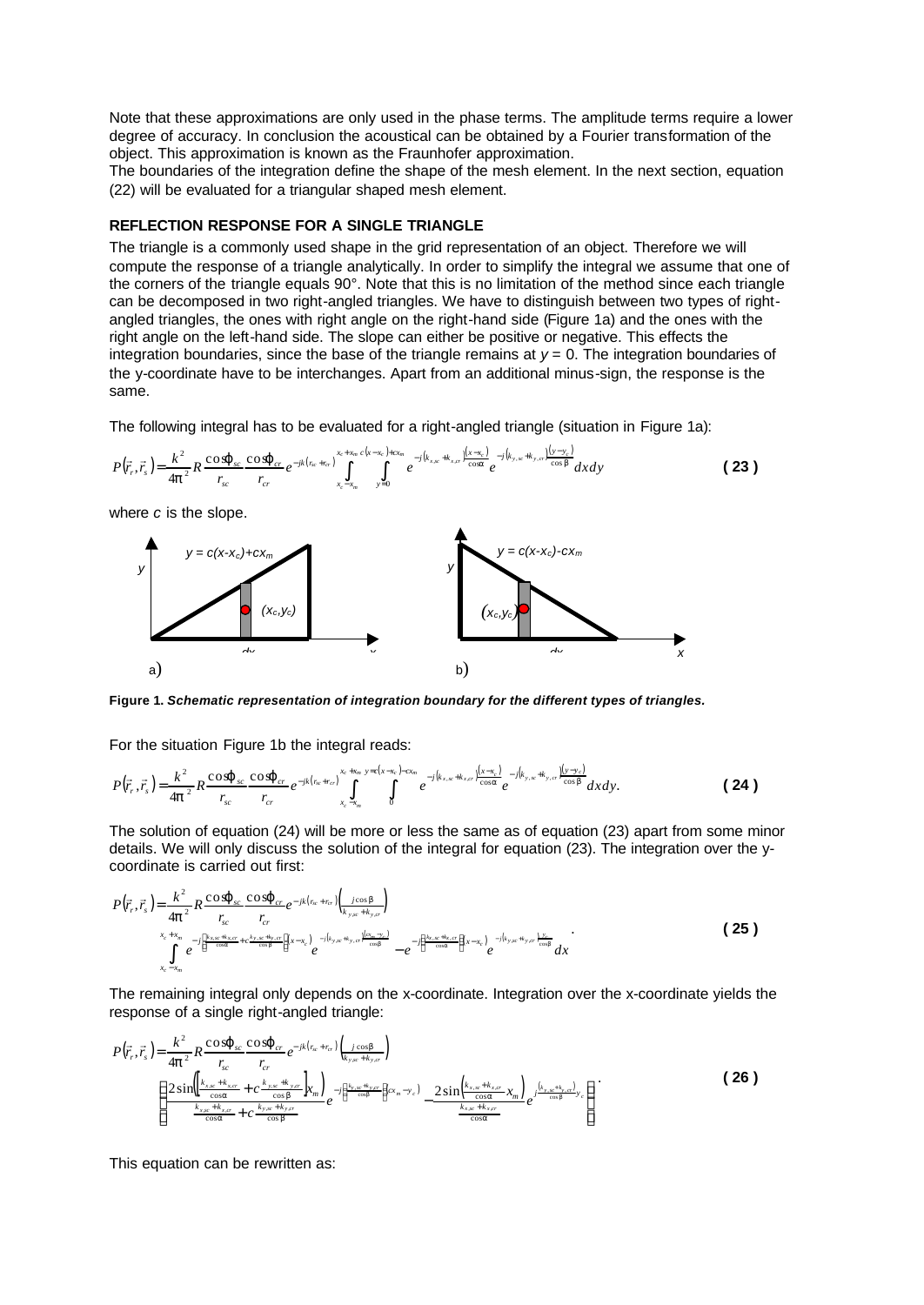$$
P(\vec{r}_r, \vec{r}_s) = \frac{k^2}{4p^2} R \frac{\cos \theta_{sc}}{r_{sc}} \frac{\cos \theta_{cr}}{r_{cr}} e^{-jk(r_{sc} + r_{cr})} \Big(\frac{1}{k_2}\Big) \Big\{ \frac{2 \sin([k_1 + ck_2]k_m)}{k_1 + ck_2} e^{-jk_2(c_m - y_c)} - \frac{2 \sin(k_1 x_m)}{k_1} e^{jk_2 y_c} \Big\} \,,
$$
 (27)

where

$$
k_1 = \frac{k_{x,sc} + k_{x,cr}}{\cos \alpha},
$$
 (28)

and

$$
k_2 = \frac{k_{y,sc} + k_{y,cr}}{\cos b} \,. \tag{29}
$$

Equation (27) has a number of singular points. The limit with respect to these points should have a finite value in order to be a physically acceptable solution. It can be shown that this is indeed the case. In the derivation of the response of a triangle we have assumed that the triangle has the same orientation as in Figure 1. In general the triangles will have an arbitrary orientation. With a simple rotation each triangle can be transformed according to Figure 1. This is illustrated in Figure 2. After the rotation the triangle is split in two right-angled triangles to facilitate a simple computation of its acoustic response. Note that of course the source and receiver coordinates are also rotated in order to keep the configuration consistent.



**Figure 2.** *Rotation of triangle in order to compute its acoustic response. The original triangle is rotated in such a way that one of the sides is along the horizontal direction.*

### **GRID SIZE**

In order to obtain reasonable accuracy of the results the grid-element size should be determined carefully. One does not want to use a very fine grid because of the computational cost. On the other hand a too coarse grid yields inaccurate results.

There are two criteria for selecting a proper grid spacing. Obviously the grid should be able to follow the curvature of the object. The difference between the real shape and the grid should be small compared to the acoustic wavelength. A commonly applied criterion is that the maximum error should be in the order of a tenth of the wavelength.

Furthermore the grid spacing should be small enough to ensure that the applied linearisation is accurate. For this case the following criterion applies:

$$
\Delta x < \sqrt{rI} = \sqrt{\frac{\kappa_p}{f}},
$$
 (30)

where Äx equals the typical grid size, *r* is the distance to the reflecting object and ë is the wavelength of the signal. Note that this is not a very strict criterion for example using  $r = 100$  m and  $\ddot{e} = 0.3$  m  $\dot{f} =$ 5 kHz, *C<sup>p</sup>* = 1500 m/s), the grid spacing may still be as large as 5.5 m! In practice, this means that the curvature of the object determines the dimensions of the grid.

### **EXAMPLES: ACOUSTICAL RESPONSE OF A CYLINDER**

To evaluate the algorithm the acoustic response of a cylinder will be compute for a rectangular and a triangular mesh. An analytical expression for the target strength of a cylinder exists. This will be used to verify the results.